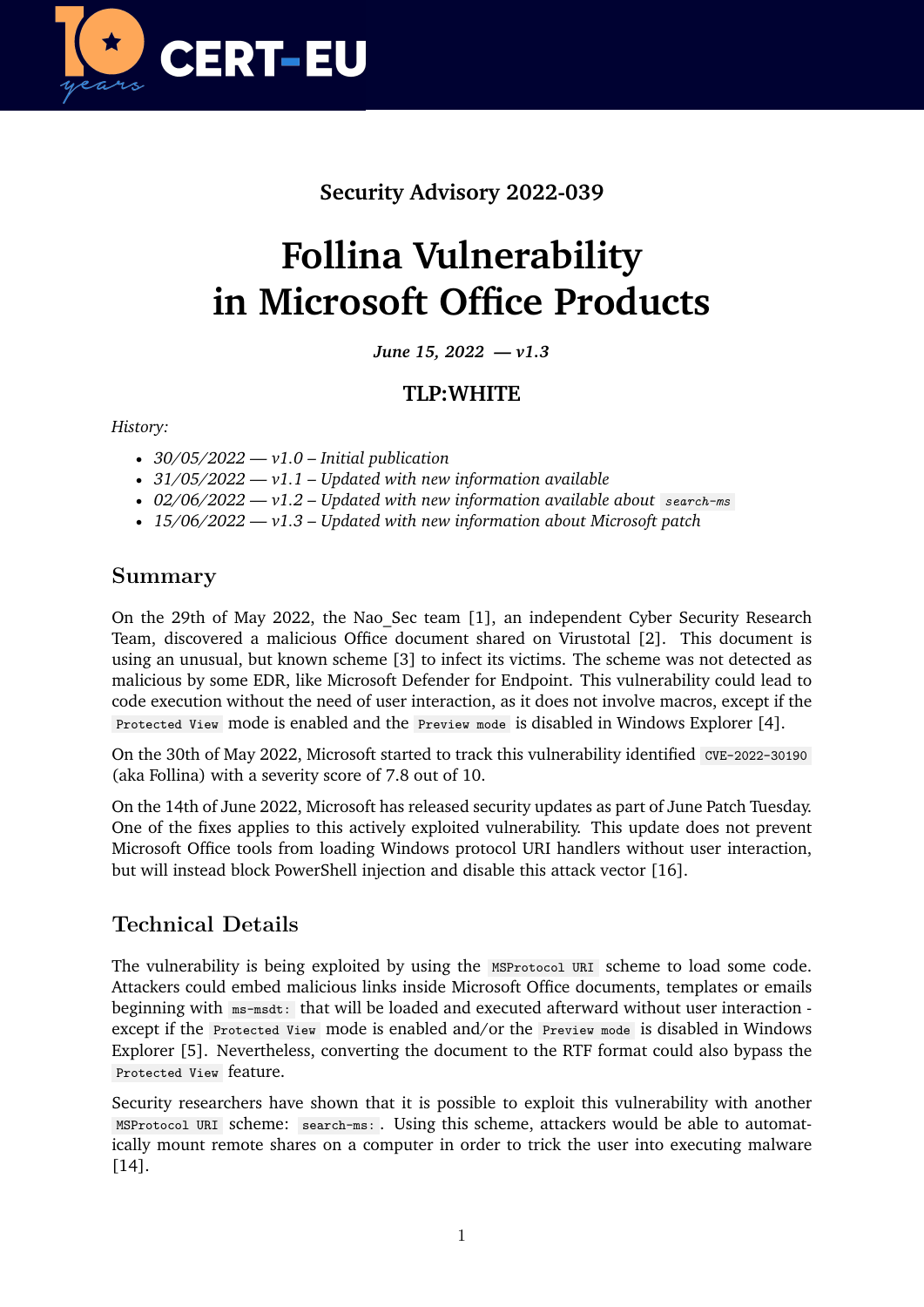# **Affected Products**

The flow is affecting all Windows version still receiving Security Updates [11].

### **Recommendations**

CERT-EU strongly recommends installing the last updates provided with June 2022 cumulative Windows Updates.

Enabling Protected View and disabling Preview Mode is still recommended.

#### **Monitoring**

CERT-EU highly recommends monitoring for suspicious behaviours of Microsoft Office products: the process msdt.exe should not be spawned by Office products like words.exe , outlook.exe and also excel.exe .

Some researchers have released monitoring rules for various products:

- Sigma [6]
- Sentinel [7]
- Defender [8]

#### **Workarounds**

*Note: The workarounds described below are to be implemented if updating is not an option.*

As a temporary workaround, Didier Stevens proposed to remove the ms-msdt handler in the registry hives. While this could prevent legitimate applications to work, it seems that there are not many applications using it [9]. Microsoft also provided this word around [13].

The same way as for the MSDT mitigation, it is possible to delete the search-ms protocol handler from the Windows Registry [15].

It is also possible to use the Attack Surface Reduction features to prevent Office applications from spawning child processes [10]. However, some legitimate line-of-business applications might also generate child processes for benign purposes and will be blocked if enabled.

#### **References**

[1] <https://nao-sec.org/about>

[2] [https://www.virustotal.com/gui/file/4a24048f81afbe9fb62e7a6a49adbd1faf41f266b5f9feecdceb567](https://www.virustotal.com/gui/file/4a24048f81afbe9fb62e7a6a49adbd1faf41f266b5f9feecdceb567aec096784/detection)aec096784/ [detection](https://www.virustotal.com/gui/file/4a24048f81afbe9fb62e7a6a49adbd1faf41f266b5f9feecdceb567aec096784/detection)

[3] <https://blog.syss.com/posts/abusing-ms-office-protos/>

[4] [https://youtu.be/GybD70\\_rZDs](https://youtu.be/GybD70_rZDs)

[5] <https://doublepulsar.com/follina-a-microsoft-office-code-execution-vulnerability-1a47fce5629e>

[6] [https://github.com/SigmaHQ/sigma/blob/master/rules/windows/process\\_creation/proc\\_](https://github.com/SigmaHQ/sigma/blob/master/rules/windows/process_creation/proc_creation_win_msdt.yml) [creation\\_win\\_msdt.yml](https://github.com/SigmaHQ/sigma/blob/master/rules/windows/process_creation/proc_creation_win_msdt.yml)

[7] <https://github.com/le0li9ht/Microsoft-Sentinel-Queries/blob/main/Detect-Follina-Exploitation.kql>